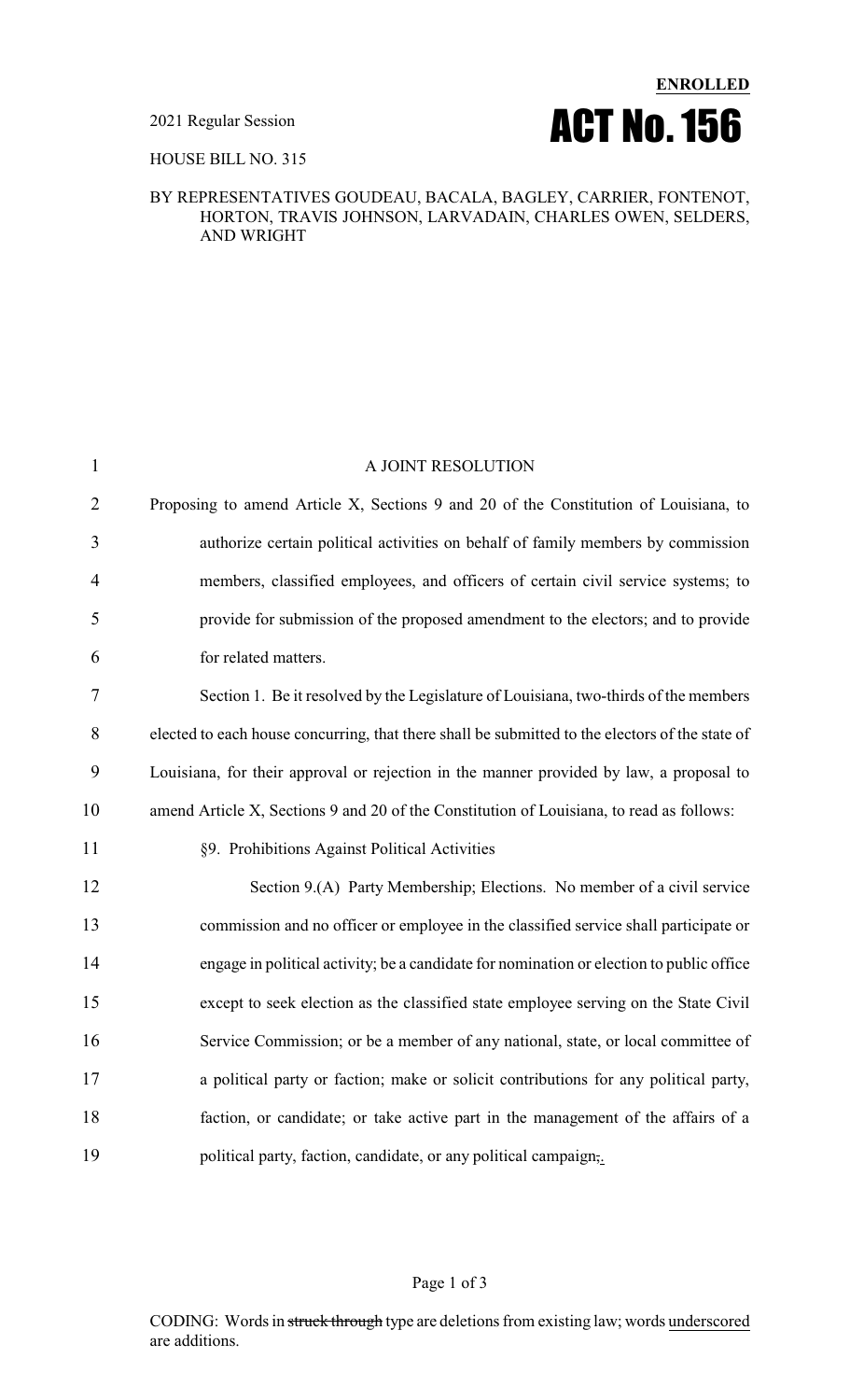| 1              | (B) Activities Authorized. Notwithstanding Paragraph A of this Section, any                 |
|----------------|---------------------------------------------------------------------------------------------|
| $\overline{2}$ | member of a civil service commission or officer or employee in the classified service       |
| 3              | may: except to exercise                                                                     |
| 4              | (1) Exercise his right as a citizen to express his opinion privately, to serve              |
| 5              | as a commissioner or official watcher at the polls, and to cast his vote as he desires.     |
| 6              | (2) Support, during off duty hours, the election of a candidate for public                  |
| 7              | office who is his immediate family member. For purposes of this Subparagraph,               |
| 8              | "immediate family" means a person's parent, his stepparent, his grandparent or              |
| 9              | stepgrandparent, his spouse and his spouse's parent or stepparent, his child and his        |
| 10             | child's spouse, his stepchild and his stepchild's spouse, his grandchild and his            |
| 11             | grandchild's spouse, his stepgrandchild and his stepgrandchild's spouse, his sibling        |
| 12             | and his sibling's spouse, his stepsibling and his stepsibling's spouse, and his half-       |
| 13             | sibling and his half-sibling's spouse. For purposes of this Subparagraph, "support"         |
| 14             | means attending campaign related events and appearing in campaign advertisements            |
| 15             | and photographs.                                                                            |
| 16             | (3) The provisions of Subparagraph (2) of this Paragraph shall not apply to                 |
| 17             | employees of the registrars of voters or employees of the elections division of the         |
| 18             | Department of State who are in the classified service.                                      |
| 19             | $(\mathbf{B})(C)$ Contributions. No person shall solicit contributions for political        |
| 20             | purposes from any classified employee or official or use or attempt to use his              |
| 21             | position in the state or city service to punish or coerce the political action of a         |
| 22             | classified employee.                                                                        |
| 23             | $\overline{(C)}$ (D) Political Activity Defined. As used in this Part, "political activity" |
| 24             | means an effort to support or oppose the election of a candidate for political office       |
| 25             | or to support a particular political party in an election. The support of issues            |
| 26             | involving bonded indebtedness, tax referenda, or constitutional amendments shall not        |
| 27             | be prohibited.                                                                              |
| 28             | ∗<br>∗<br>∗                                                                                 |

# Page 2 of 3

CODING: Words in struck through type are deletions from existing law; words underscored are additions.